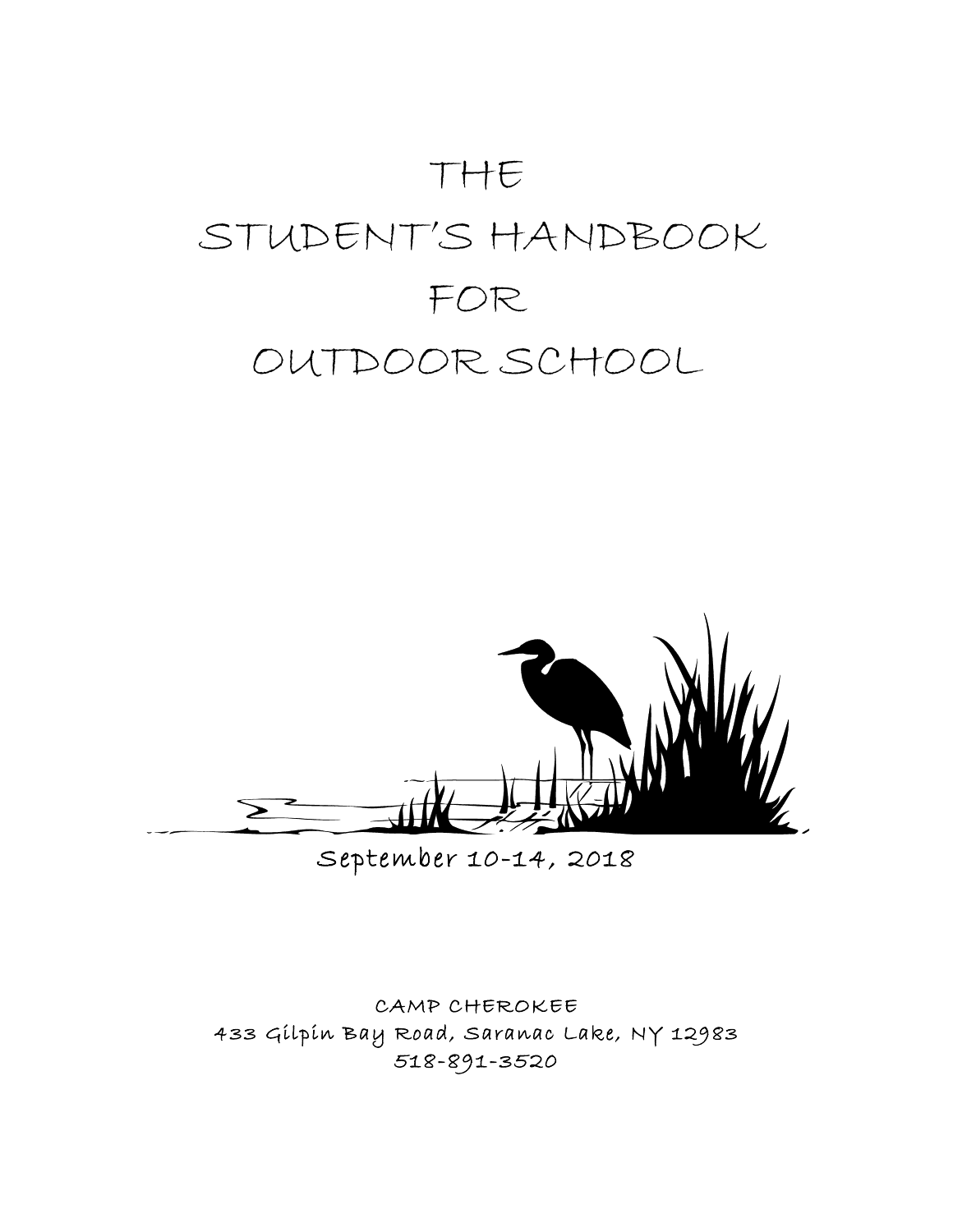## **Living at Outdoor School**

At Outdoor School, you will live in a cabin with students from other schools, under the leadership of a counselor. Your counselor is there to help you during your week in the Outdoor School. During the day, you will be under the supervision of different staff members at different times. You can help the staff do their jobs by using your light-skills of cooperation, respect, and responsibility at all times.

Each day you will share in jobs, which are an important part of Outdoor School. Your cabin group, at one time or another, will sweep floors, clean tables and scrape dishes, clean bathroom facilities, and clean up the grounds. In addition, each of you will be responsible for keeping your bunk area and cabin neat and clean.

Each morning and evening we will meet for worship. During worship, you will sit together as a cabin group with your counselor and participate appropriately. After morning worship, you will go directly to your first class. After evening worship, you will return to your cabin with your cabin counselor, and prepare for bed.

In addition to evening and morning group worships, a time has been set aside for your personal devotions. You are encouraged to spend this time alone with God. Whether or not you choose to take advantage of this special time, you are asked to maintain extreme quiet so that your counselor and cabin mates can enjoy their devotional time.

### **Arrival**

When you arrive at Outdoor School, you will be assigned to your sleeping quarters for the week. Your luggage, sleeping bags, and other gear should be unloaded after you receive your cabin assignment. You are expected to stay with your teacher or at your cabin until Outdoor School activities begin.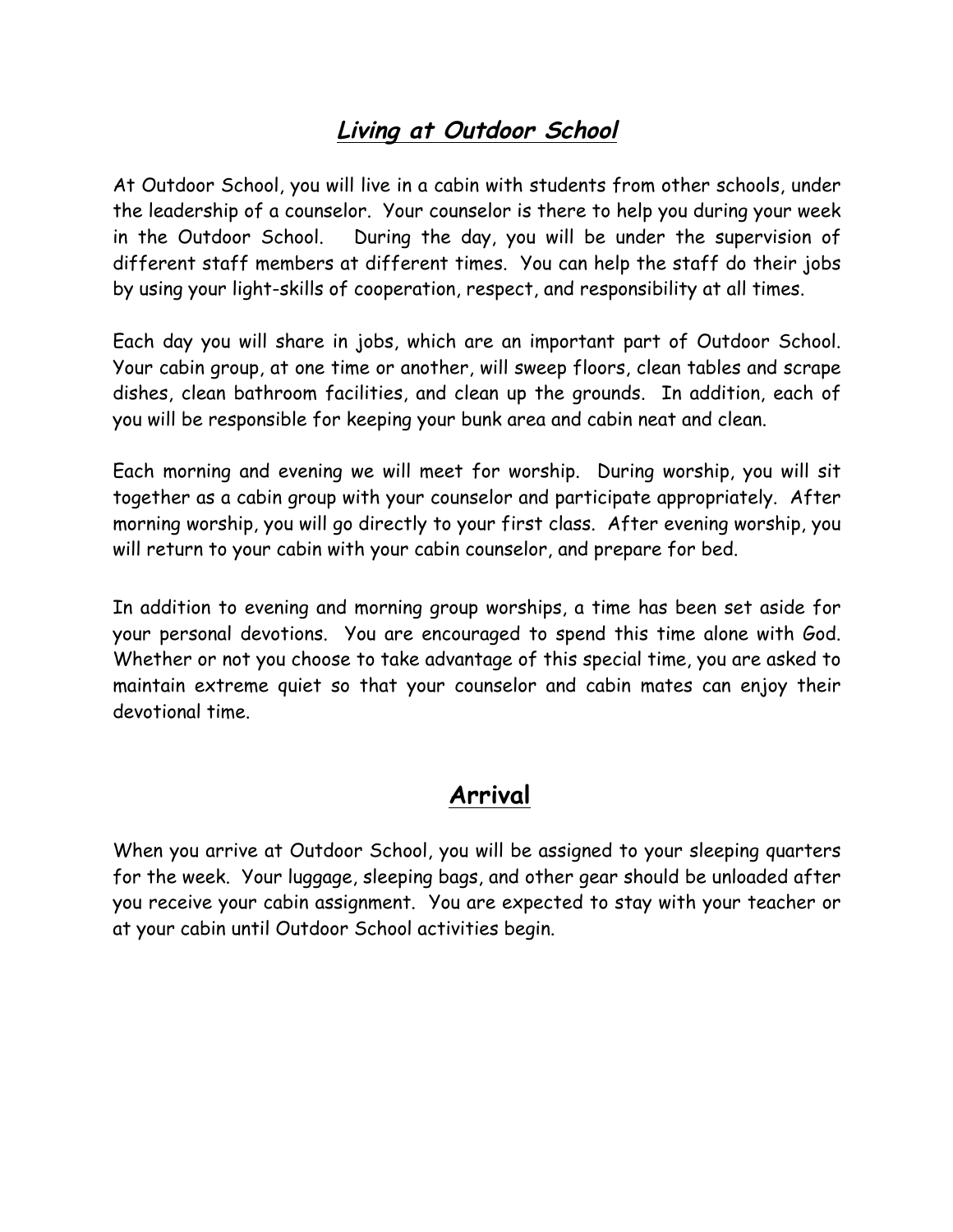## **Clothing and Equipment**

The following is a **suggested list** of items to bring. To prevent loss, please use a permanent felt pen or name tag to clearly mark all clothing and personal equipment with your name. **Cell phones must be left with your teacher for safe-keeping**. You may arrange with your teacher to use your phone at certain times of the day to call your parents.

**DO NOT BRING RADIOS, CD AND DVD PLAYERS, IPODS, ELECTRONIC GAMES, LAPTOPS, COMIC BOOKS, KNIVES, MATCHES, CANDY, GUM OR FOOD.**

## **Packing Checklist:**

#### **LUGGAGE**

Is your luggage tagged?

#### **Bedding**

Sleeping bag or 2-blanket bedroll and sheet Pillow and case

#### **Clothing**

Shirts, warm jacket, raincoat or rain poncho and head covering, pajamas, shoes and tennis shoes, modest swimsuit, jeans, socks, underwear, slippers, waterproof boots or extra shoes, plastic bag for dirty clothes.

#### **Toilet Kit**

Bath towels, soap and container, shampoo, toothbrush and paste, washcloths, comb and brush, deodorant

#### **Equipment**

Flashlight, pencil and pen, Bible, notebook, water bottle

#### **Optional Items**

Backpack, baseball glove, running gear, camera, binoculars, safety pins to repair clothing, ping-pong paddle